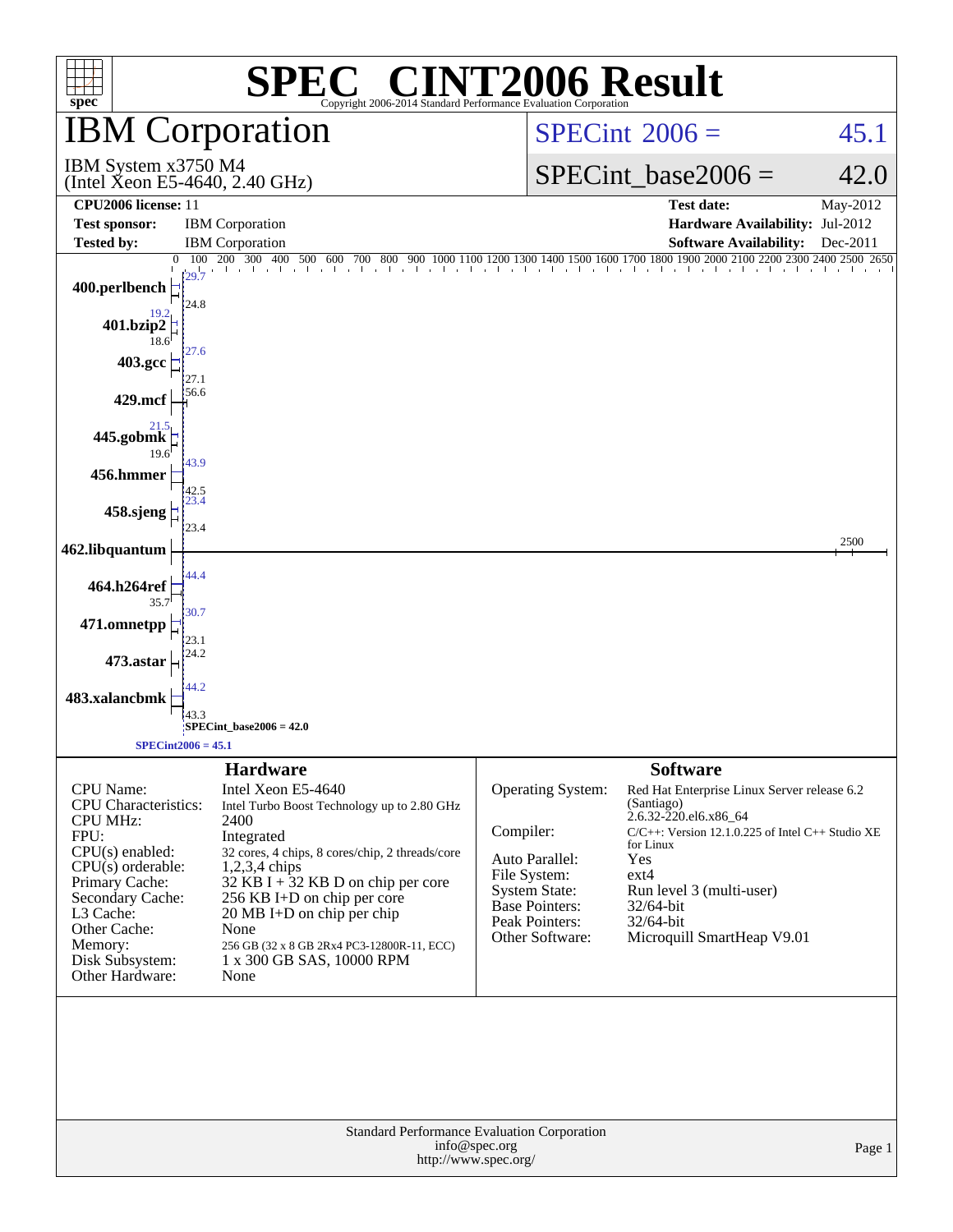

# IBM Corporation

## $SPECint2006 = 45.1$  $SPECint2006 = 45.1$

#### IBM System x3750 M4

(Intel Xeon E5-4640, 2.40 GHz)

SPECint base2006 =  $42.0$ 

**[CPU2006 license:](http://www.spec.org/auto/cpu2006/Docs/result-fields.html#CPU2006license)** 11 **[Test date:](http://www.spec.org/auto/cpu2006/Docs/result-fields.html#Testdate)** May-2012 **[Test sponsor:](http://www.spec.org/auto/cpu2006/Docs/result-fields.html#Testsponsor)** IBM Corporation **[Hardware Availability:](http://www.spec.org/auto/cpu2006/Docs/result-fields.html#HardwareAvailability)** Jul-2012 **[Tested by:](http://www.spec.org/auto/cpu2006/Docs/result-fields.html#Testedby)** IBM Corporation **[Software Availability:](http://www.spec.org/auto/cpu2006/Docs/result-fields.html#SoftwareAvailability)** Dec-2011

### **[Results Table](http://www.spec.org/auto/cpu2006/Docs/result-fields.html#ResultsTable)**

|                                                                                                          | <b>Base</b>    |       |                |       |                |       |                | <b>Peak</b>  |                |              |                |              |  |
|----------------------------------------------------------------------------------------------------------|----------------|-------|----------------|-------|----------------|-------|----------------|--------------|----------------|--------------|----------------|--------------|--|
| <b>Benchmark</b>                                                                                         | <b>Seconds</b> | Ratio | <b>Seconds</b> | Ratio | <b>Seconds</b> | Ratio | <b>Seconds</b> | <b>Ratio</b> | <b>Seconds</b> | <b>Ratio</b> | <b>Seconds</b> | <b>Ratio</b> |  |
| 400.perlbench                                                                                            | 392            | 24.9  | 394            | 24.8  | 393            | 24.8  | 330            | 29.6         | 328            | 29.8         | <u>329</u>     | 29.7         |  |
| 401.bzip2                                                                                                | 518            | 18.6  | 518            | 18.6  | 519            | 18.6  | 502            | 19.2         | 502            | 19.2         | 503            | 19.2         |  |
| $403.\mathrm{gcc}$                                                                                       | 297            | 27.1  | 297            | 27.1  | 297            | 27.1  | 292            | 27.6         | 291            | 27.6         | 291            | 27.6         |  |
| $429$ mcf                                                                                                | 161            | 56.6  | 161            | 56.6  | 162            | 56.4  | <b>161</b>     | 56.6         | 161            | 56.6         | 162            | 56.4         |  |
| $445$ .gobmk                                                                                             | 537            | 19.5  | 536            | 19.6  | 535            | 19.6  | 489            | 21.5         | 489            | 21.5         | 489            | 21.5         |  |
| 456.hmmer                                                                                                | 220            | 42.4  | 220            | 42.5  | 220            | 42.5  | 212            | 43.9         | 213            | 43.9         | 212            | 43.9         |  |
| 458.sjeng                                                                                                | 517            | 23.4  | 517            | 23.4  | 517            | 23.4  | 516            | 23.4         | 516            | 23.4         | 517            | 23.4         |  |
| 462.libquantum                                                                                           | 8.29           | 2500  | 8.49           | 2440  | 7.89           | 2630  | 8.29           | 2500         | 8.49           | 2440         | 7.89           | 2630         |  |
| 464.h264ref                                                                                              | 628            | 35.3  | 620            | 35.7  | 621            | 35.7  | 498            | 44.4         | 508            | 43.6         | 498            | 44.4         |  |
| 471.omnetpp                                                                                              | 270            | 23.2  | 271            | 23.0  | 270            | 23.1  | 204            | 30.7         | 204            | 30.6         | 204            | 30.7         |  |
| $473.$ astar                                                                                             | 290            | 24.2  | 290            | 24.2  | 290            | 24.2  | 290            | 24.2         | 290            | 24.2         | 290            | 24.2         |  |
| 483.xalancbmk                                                                                            | 159            | 43.3  | 159            | 43.3  | 160            | 43.0  | 156            | 44.2         | 156            | 44.2         | 156            | 44.1         |  |
| Decute ennoye in the order in which they were mun<br>Dold underlined text indicates a madien massurement |                |       |                |       |                |       |                |              |                |              |                |              |  |

Results appear in the [order in which they were run.](http://www.spec.org/auto/cpu2006/Docs/result-fields.html#RunOrder) Bold underlined text [indicates a median measurement.](http://www.spec.org/auto/cpu2006/Docs/result-fields.html#Median)

### **[Operating System Notes](http://www.spec.org/auto/cpu2006/Docs/result-fields.html#OperatingSystemNotes)**

Stack size set to unlimited using "ulimit -s unlimited"

### **[Platform Notes](http://www.spec.org/auto/cpu2006/Docs/result-fields.html#PlatformNotes)**

 Operating Mode set to Maximum Perfomance in BIOS Sysinfo program /cpu2006.1.2/config/sysinfo.rev6800 \$Rev: 6800 \$ \$Date:: 2011-10-11 #\$ 6f2ebdff5032aaa42e583f96b07f99d3 running on kong-pete Sat May 26 06:20:11 2012

 This section contains SUT (System Under Test) info as seen by some common utilities. To remove or add to this section, see: <http://www.spec.org/cpu2006/Docs/config.html#sysinfo>

 From /proc/cpuinfo model name : Intel(R) Xeon(R) CPU E5-4640 0 @ 2.40GHz 4 "physical id"s (chips) 64 "processors" cores, siblings (Caution: counting these is hw and system dependent. The following excerpts from /proc/cpuinfo might not be reliable. Use with caution.) cpu cores : 8 siblings : 16 physical 0: cores 0 1 2 3 4 5 6 7 physical 1: cores 0 1 2 3 4 5 6 7 physical 2: cores 0 1 2 3 4 5 6 7 physical 3: cores 0 1 2 3 4 5 6 7 cache size : 20480 KB

Continued on next page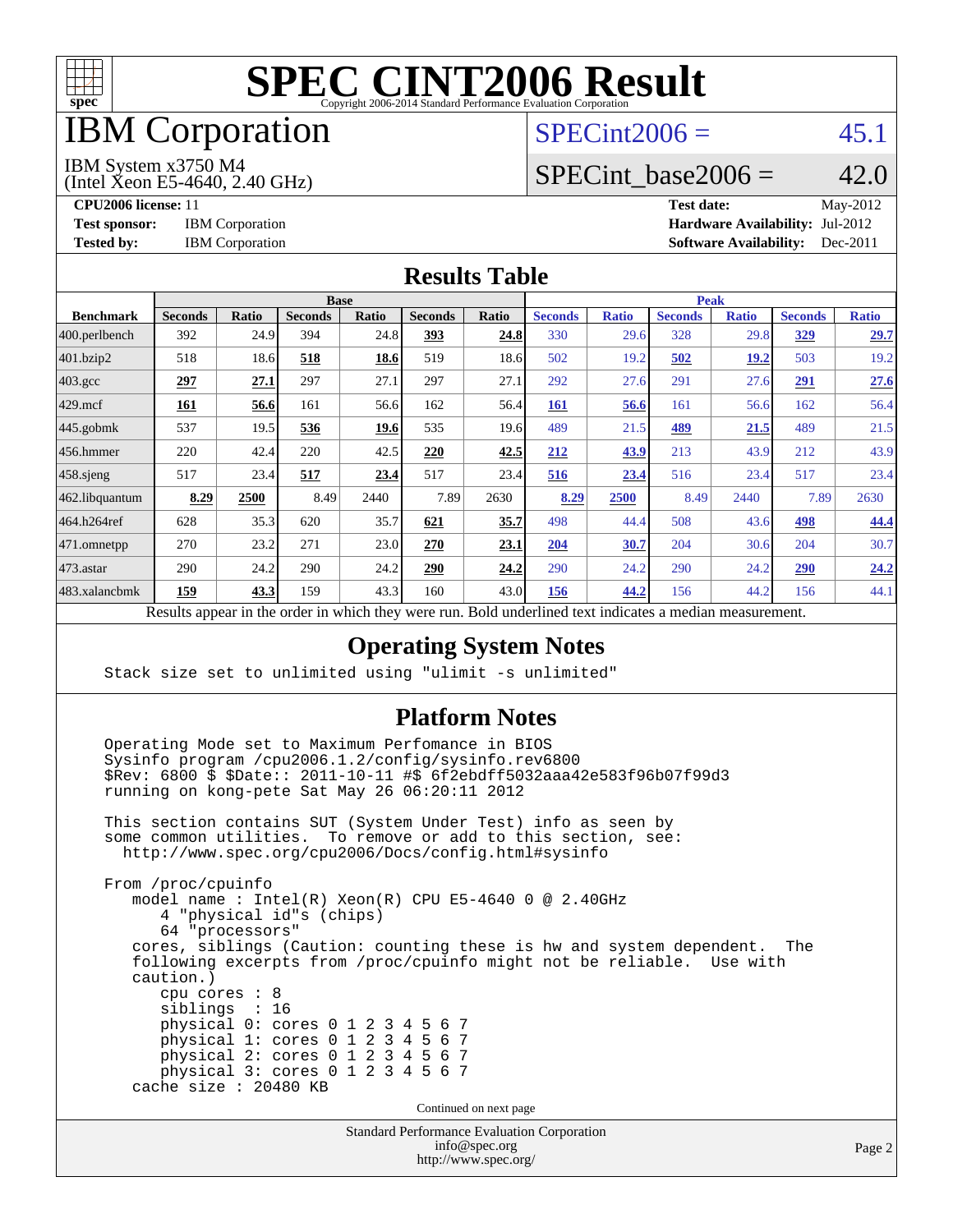

IBM Corporation

 $SPECint2006 = 45.1$  $SPECint2006 = 45.1$ 

(Intel Xeon E5-4640, 2.40 GHz) IBM System x3750 M4

SPECint base2006 =  $42.0$ 

**[Test sponsor:](http://www.spec.org/auto/cpu2006/Docs/result-fields.html#Testsponsor)** IBM Corporation **[Hardware Availability:](http://www.spec.org/auto/cpu2006/Docs/result-fields.html#HardwareAvailability)** Jul-2012

**[CPU2006 license:](http://www.spec.org/auto/cpu2006/Docs/result-fields.html#CPU2006license)** 11 **[Test date:](http://www.spec.org/auto/cpu2006/Docs/result-fields.html#Testdate)** May-2012 **[Tested by:](http://www.spec.org/auto/cpu2006/Docs/result-fields.html#Testedby)** IBM Corporation **[Software Availability:](http://www.spec.org/auto/cpu2006/Docs/result-fields.html#SoftwareAvailability)** Dec-2011

### **[Platform Notes \(Continued\)](http://www.spec.org/auto/cpu2006/Docs/result-fields.html#PlatformNotes)**

 From /proc/meminfo MemTotal: 264505304 kB HugePages\_Total: 0<br>Hugepagesize: 2048 kB Hugepagesize:

 /usr/bin/lsb\_release -d Red Hat Enterprise Linux Server release 6.2 (Santiago)

 From /etc/\*release\* /etc/\*version\* redhat-release: Red Hat Enterprise Linux Server release 6.2 (Santiago) system-release: Red Hat Enterprise Linux Server release 6.2 (Santiago) system-release-cpe: cpe:/o:redhat:enterprise\_linux:6server:ga:server

 uname -a: Linux kong-pete 2.6.32-220.el6.x86\_64 #1 SMP Wed Nov 9 08:03:13 EST 2011 x86\_64 x86\_64 x86\_64 GNU/Linux

run-level 3 May 24 15:23

 SPEC is set to: /cpu2006.1.2 Filesystem Type Size Used Avail Use% Mounted on /dev/mapper/vg\_kongpete-lv\_root ext4 264G 5.9G 245G 3% /

 Additional information from dmidecode: Memory: 11x Hynix HMT31GR7CFR4C-PB 8 GB 1600 MHz 2 rank 15x Micron 36JSF1G72PZ-1G6M1 8 GB 1600 MHz 2 rank 6x Samsung M393B1K70DH0-CK0 8 GB 1600 MHz 2 rank

(End of data from sysinfo program)

#### **[General Notes](http://www.spec.org/auto/cpu2006/Docs/result-fields.html#GeneralNotes)**

Environment variables set by runspec before the start of the run: KMP\_AFFINITY = "granularity=fine,scatter" LD\_LIBRARY\_PATH = "/cpu2006.1.2/libs/32:/cpu2006.1.2/libs/64" OMP\_NUM\_THREADS = "32"

 Binaries compiled on a system with 1x Core i7-860 CPU + 8GB memory using RHEL5.5 Transparent Huge Pages enabled with: echo always > /sys/kernel/mm/redhat\_transparent\_hugepage/enabled

### **[Base Compiler Invocation](http://www.spec.org/auto/cpu2006/Docs/result-fields.html#BaseCompilerInvocation)**

[C benchmarks](http://www.spec.org/auto/cpu2006/Docs/result-fields.html#Cbenchmarks): [icc -m64](http://www.spec.org/cpu2006/results/res2012q3/cpu2006-20120716-23765.flags.html#user_CCbase_intel_icc_64bit_f346026e86af2a669e726fe758c88044)

Continued on next page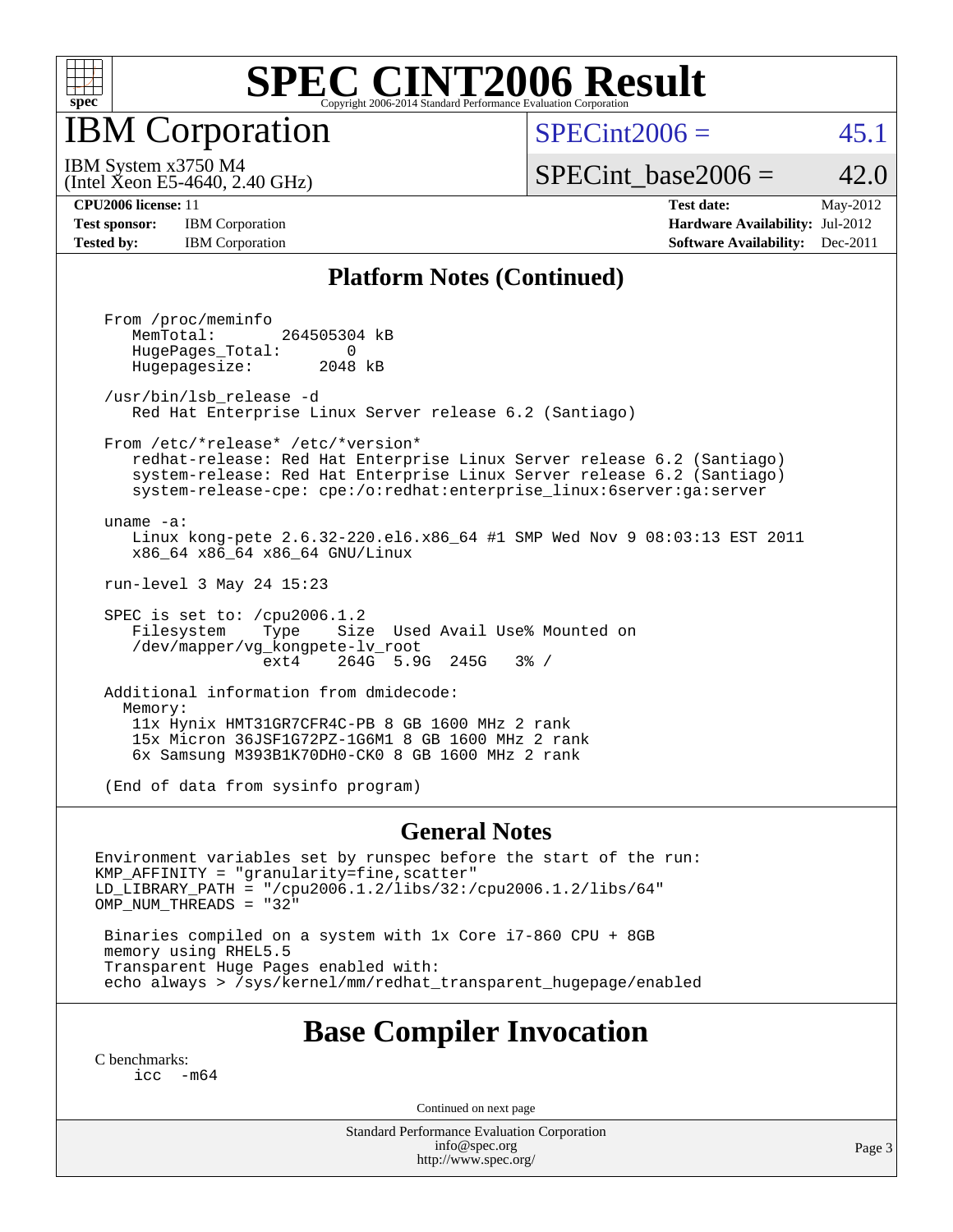

IBM Corporation

 $SPECint2006 = 45.1$  $SPECint2006 = 45.1$ 

(Intel Xeon E5-4640, 2.40 GHz) IBM System x3750 M4

SPECint base2006 =  $42.0$ 

**[CPU2006 license:](http://www.spec.org/auto/cpu2006/Docs/result-fields.html#CPU2006license)** 11 **[Test date:](http://www.spec.org/auto/cpu2006/Docs/result-fields.html#Testdate)** May-2012 **[Test sponsor:](http://www.spec.org/auto/cpu2006/Docs/result-fields.html#Testsponsor)** IBM Corporation **[Hardware Availability:](http://www.spec.org/auto/cpu2006/Docs/result-fields.html#HardwareAvailability)** Jul-2012 **[Tested by:](http://www.spec.org/auto/cpu2006/Docs/result-fields.html#Testedby)** IBM Corporation **[Software Availability:](http://www.spec.org/auto/cpu2006/Docs/result-fields.html#SoftwareAvailability)** Dec-2011

# **[Base Compiler Invocation \(Continued\)](http://www.spec.org/auto/cpu2006/Docs/result-fields.html#BaseCompilerInvocation)**

[C++ benchmarks:](http://www.spec.org/auto/cpu2006/Docs/result-fields.html#CXXbenchmarks) [icpc -m64](http://www.spec.org/cpu2006/results/res2012q3/cpu2006-20120716-23765.flags.html#user_CXXbase_intel_icpc_64bit_fc66a5337ce925472a5c54ad6a0de310)

### **[Base Portability Flags](http://www.spec.org/auto/cpu2006/Docs/result-fields.html#BasePortabilityFlags)**

 400.perlbench: [-DSPEC\\_CPU\\_LP64](http://www.spec.org/cpu2006/results/res2012q3/cpu2006-20120716-23765.flags.html#b400.perlbench_basePORTABILITY_DSPEC_CPU_LP64) [-DSPEC\\_CPU\\_LINUX\\_X64](http://www.spec.org/cpu2006/results/res2012q3/cpu2006-20120716-23765.flags.html#b400.perlbench_baseCPORTABILITY_DSPEC_CPU_LINUX_X64) 401.bzip2: [-DSPEC\\_CPU\\_LP64](http://www.spec.org/cpu2006/results/res2012q3/cpu2006-20120716-23765.flags.html#suite_basePORTABILITY401_bzip2_DSPEC_CPU_LP64) 403.gcc: [-DSPEC\\_CPU\\_LP64](http://www.spec.org/cpu2006/results/res2012q3/cpu2006-20120716-23765.flags.html#suite_basePORTABILITY403_gcc_DSPEC_CPU_LP64) 429.mcf: [-DSPEC\\_CPU\\_LP64](http://www.spec.org/cpu2006/results/res2012q3/cpu2006-20120716-23765.flags.html#suite_basePORTABILITY429_mcf_DSPEC_CPU_LP64) 445.gobmk: [-DSPEC\\_CPU\\_LP64](http://www.spec.org/cpu2006/results/res2012q3/cpu2006-20120716-23765.flags.html#suite_basePORTABILITY445_gobmk_DSPEC_CPU_LP64) 456.hmmer: [-DSPEC\\_CPU\\_LP64](http://www.spec.org/cpu2006/results/res2012q3/cpu2006-20120716-23765.flags.html#suite_basePORTABILITY456_hmmer_DSPEC_CPU_LP64) 458.sjeng: [-DSPEC\\_CPU\\_LP64](http://www.spec.org/cpu2006/results/res2012q3/cpu2006-20120716-23765.flags.html#suite_basePORTABILITY458_sjeng_DSPEC_CPU_LP64) 462.libquantum: [-DSPEC\\_CPU\\_LP64](http://www.spec.org/cpu2006/results/res2012q3/cpu2006-20120716-23765.flags.html#suite_basePORTABILITY462_libquantum_DSPEC_CPU_LP64) [-DSPEC\\_CPU\\_LINUX](http://www.spec.org/cpu2006/results/res2012q3/cpu2006-20120716-23765.flags.html#b462.libquantum_baseCPORTABILITY_DSPEC_CPU_LINUX) 464.h264ref: [-DSPEC\\_CPU\\_LP64](http://www.spec.org/cpu2006/results/res2012q3/cpu2006-20120716-23765.flags.html#suite_basePORTABILITY464_h264ref_DSPEC_CPU_LP64) 471.omnetpp: [-DSPEC\\_CPU\\_LP64](http://www.spec.org/cpu2006/results/res2012q3/cpu2006-20120716-23765.flags.html#suite_basePORTABILITY471_omnetpp_DSPEC_CPU_LP64) 473.astar: [-DSPEC\\_CPU\\_LP64](http://www.spec.org/cpu2006/results/res2012q3/cpu2006-20120716-23765.flags.html#suite_basePORTABILITY473_astar_DSPEC_CPU_LP64) 483.xalancbmk: [-DSPEC\\_CPU\\_LP64](http://www.spec.org/cpu2006/results/res2012q3/cpu2006-20120716-23765.flags.html#suite_basePORTABILITY483_xalancbmk_DSPEC_CPU_LP64) [-DSPEC\\_CPU\\_LINUX](http://www.spec.org/cpu2006/results/res2012q3/cpu2006-20120716-23765.flags.html#b483.xalancbmk_baseCXXPORTABILITY_DSPEC_CPU_LINUX)

# **[Base Optimization Flags](http://www.spec.org/auto/cpu2006/Docs/result-fields.html#BaseOptimizationFlags)**

[C benchmarks](http://www.spec.org/auto/cpu2006/Docs/result-fields.html#Cbenchmarks):

[-xSSE4.2](http://www.spec.org/cpu2006/results/res2012q3/cpu2006-20120716-23765.flags.html#user_CCbase_f-xSSE42_f91528193cf0b216347adb8b939d4107) [-ipo](http://www.spec.org/cpu2006/results/res2012q3/cpu2006-20120716-23765.flags.html#user_CCbase_f-ipo) [-O3](http://www.spec.org/cpu2006/results/res2012q3/cpu2006-20120716-23765.flags.html#user_CCbase_f-O3) [-no-prec-div](http://www.spec.org/cpu2006/results/res2012q3/cpu2006-20120716-23765.flags.html#user_CCbase_f-no-prec-div) [-parallel](http://www.spec.org/cpu2006/results/res2012q3/cpu2006-20120716-23765.flags.html#user_CCbase_f-parallel) [-opt-prefetch](http://www.spec.org/cpu2006/results/res2012q3/cpu2006-20120716-23765.flags.html#user_CCbase_f-opt-prefetch) [-auto-p32](http://www.spec.org/cpu2006/results/res2012q3/cpu2006-20120716-23765.flags.html#user_CCbase_f-auto-p32)

[C++ benchmarks:](http://www.spec.org/auto/cpu2006/Docs/result-fields.html#CXXbenchmarks)

[-xSSE4.2](http://www.spec.org/cpu2006/results/res2012q3/cpu2006-20120716-23765.flags.html#user_CXXbase_f-xSSE42_f91528193cf0b216347adb8b939d4107) [-ipo](http://www.spec.org/cpu2006/results/res2012q3/cpu2006-20120716-23765.flags.html#user_CXXbase_f-ipo) [-O3](http://www.spec.org/cpu2006/results/res2012q3/cpu2006-20120716-23765.flags.html#user_CXXbase_f-O3) [-no-prec-div](http://www.spec.org/cpu2006/results/res2012q3/cpu2006-20120716-23765.flags.html#user_CXXbase_f-no-prec-div) [-opt-prefetch](http://www.spec.org/cpu2006/results/res2012q3/cpu2006-20120716-23765.flags.html#user_CXXbase_f-opt-prefetch) [-auto-p32](http://www.spec.org/cpu2006/results/res2012q3/cpu2006-20120716-23765.flags.html#user_CXXbase_f-auto-p32) [-Wl,-z,muldefs](http://www.spec.org/cpu2006/results/res2012q3/cpu2006-20120716-23765.flags.html#user_CXXbase_link_force_multiple1_74079c344b956b9658436fd1b6dd3a8a) [-L/smartheap -lsmartheap64](http://www.spec.org/cpu2006/results/res2012q3/cpu2006-20120716-23765.flags.html#user_CXXbase_SmartHeap64_5e654037dadeae1fe403ab4b4466e60b)

**[Base Other Flags](http://www.spec.org/auto/cpu2006/Docs/result-fields.html#BaseOtherFlags)**

[C benchmarks](http://www.spec.org/auto/cpu2006/Docs/result-fields.html#Cbenchmarks):

403.gcc: [-Dalloca=\\_alloca](http://www.spec.org/cpu2006/results/res2012q3/cpu2006-20120716-23765.flags.html#b403.gcc_baseEXTRA_CFLAGS_Dalloca_be3056838c12de2578596ca5467af7f3)

# **[Peak Compiler Invocation](http://www.spec.org/auto/cpu2006/Docs/result-fields.html#PeakCompilerInvocation)**

[C benchmarks \(except as noted below\)](http://www.spec.org/auto/cpu2006/Docs/result-fields.html#Cbenchmarksexceptasnotedbelow):  $\text{icc}$  -m64

400.perlbench: [icc -m32](http://www.spec.org/cpu2006/results/res2012q3/cpu2006-20120716-23765.flags.html#user_peakCCLD400_perlbench_intel_icc_a6a621f8d50482236b970c6ac5f55f93)

445.gobmk: [icc -m32](http://www.spec.org/cpu2006/results/res2012q3/cpu2006-20120716-23765.flags.html#user_peakCCLD445_gobmk_intel_icc_a6a621f8d50482236b970c6ac5f55f93)

Continued on next page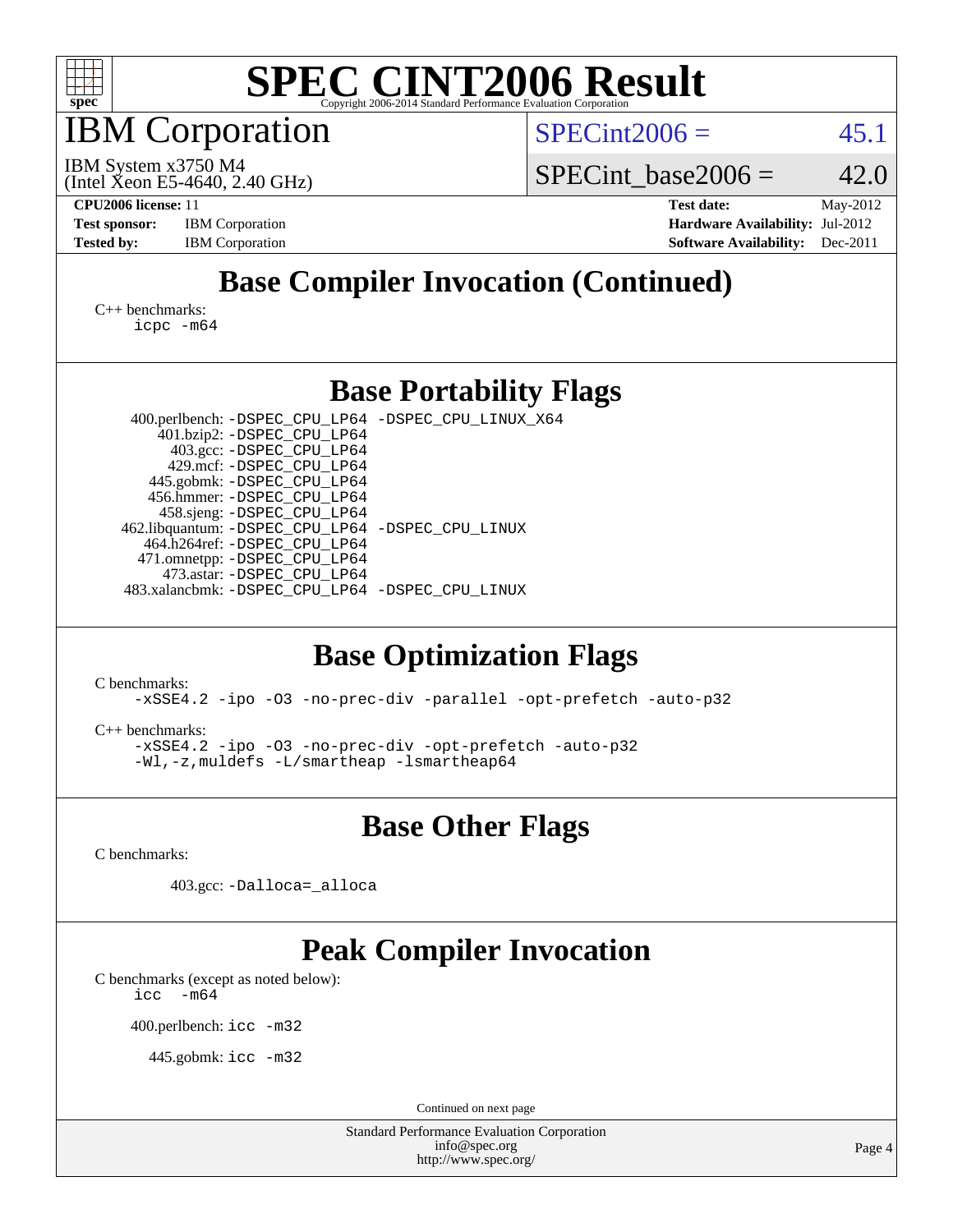

IBM Corporation

 $SPECint2006 = 45.1$  $SPECint2006 = 45.1$ 

(Intel Xeon E5-4640, 2.40 GHz) IBM System x3750 M4

SPECint base2006 =  $42.0$ 

**[CPU2006 license:](http://www.spec.org/auto/cpu2006/Docs/result-fields.html#CPU2006license)** 11 **[Test date:](http://www.spec.org/auto/cpu2006/Docs/result-fields.html#Testdate)** May-2012 **[Test sponsor:](http://www.spec.org/auto/cpu2006/Docs/result-fields.html#Testsponsor)** IBM Corporation **[Hardware Availability:](http://www.spec.org/auto/cpu2006/Docs/result-fields.html#HardwareAvailability)** Jul-2012 **[Tested by:](http://www.spec.org/auto/cpu2006/Docs/result-fields.html#Testedby)** IBM Corporation **[Software Availability:](http://www.spec.org/auto/cpu2006/Docs/result-fields.html#SoftwareAvailability)** Dec-2011

# **[Peak Compiler Invocation \(Continued\)](http://www.spec.org/auto/cpu2006/Docs/result-fields.html#PeakCompilerInvocation)**

464.h264ref: [icc -m32](http://www.spec.org/cpu2006/results/res2012q3/cpu2006-20120716-23765.flags.html#user_peakCCLD464_h264ref_intel_icc_a6a621f8d50482236b970c6ac5f55f93)

[C++ benchmarks \(except as noted below\):](http://www.spec.org/auto/cpu2006/Docs/result-fields.html#CXXbenchmarksexceptasnotedbelow) [icpc -m32](http://www.spec.org/cpu2006/results/res2012q3/cpu2006-20120716-23765.flags.html#user_CXXpeak_intel_icpc_4e5a5ef1a53fd332b3c49e69c3330699)

473.astar: [icpc -m64](http://www.spec.org/cpu2006/results/res2012q3/cpu2006-20120716-23765.flags.html#user_peakCXXLD473_astar_intel_icpc_64bit_fc66a5337ce925472a5c54ad6a0de310)

**[Peak Portability Flags](http://www.spec.org/auto/cpu2006/Docs/result-fields.html#PeakPortabilityFlags)**

 400.perlbench: [-DSPEC\\_CPU\\_LINUX\\_IA32](http://www.spec.org/cpu2006/results/res2012q3/cpu2006-20120716-23765.flags.html#b400.perlbench_peakCPORTABILITY_DSPEC_CPU_LINUX_IA32) 401.bzip2: [-DSPEC\\_CPU\\_LP64](http://www.spec.org/cpu2006/results/res2012q3/cpu2006-20120716-23765.flags.html#suite_peakPORTABILITY401_bzip2_DSPEC_CPU_LP64) 403.gcc: [-DSPEC\\_CPU\\_LP64](http://www.spec.org/cpu2006/results/res2012q3/cpu2006-20120716-23765.flags.html#suite_peakPORTABILITY403_gcc_DSPEC_CPU_LP64) 429.mcf: [-DSPEC\\_CPU\\_LP64](http://www.spec.org/cpu2006/results/res2012q3/cpu2006-20120716-23765.flags.html#suite_peakPORTABILITY429_mcf_DSPEC_CPU_LP64) 456.hmmer: [-DSPEC\\_CPU\\_LP64](http://www.spec.org/cpu2006/results/res2012q3/cpu2006-20120716-23765.flags.html#suite_peakPORTABILITY456_hmmer_DSPEC_CPU_LP64) 458.sjeng: [-DSPEC\\_CPU\\_LP64](http://www.spec.org/cpu2006/results/res2012q3/cpu2006-20120716-23765.flags.html#suite_peakPORTABILITY458_sjeng_DSPEC_CPU_LP64) 462.libquantum: [-DSPEC\\_CPU\\_LP64](http://www.spec.org/cpu2006/results/res2012q3/cpu2006-20120716-23765.flags.html#suite_peakPORTABILITY462_libquantum_DSPEC_CPU_LP64) [-DSPEC\\_CPU\\_LINUX](http://www.spec.org/cpu2006/results/res2012q3/cpu2006-20120716-23765.flags.html#b462.libquantum_peakCPORTABILITY_DSPEC_CPU_LINUX) 473.astar: [-DSPEC\\_CPU\\_LP64](http://www.spec.org/cpu2006/results/res2012q3/cpu2006-20120716-23765.flags.html#suite_peakPORTABILITY473_astar_DSPEC_CPU_LP64) 483.xalancbmk: [-DSPEC\\_CPU\\_LINUX](http://www.spec.org/cpu2006/results/res2012q3/cpu2006-20120716-23765.flags.html#b483.xalancbmk_peakCXXPORTABILITY_DSPEC_CPU_LINUX)

# **[Peak Optimization Flags](http://www.spec.org/auto/cpu2006/Docs/result-fields.html#PeakOptimizationFlags)**

[C benchmarks](http://www.spec.org/auto/cpu2006/Docs/result-fields.html#Cbenchmarks):

 $400.$ perlbench:  $-xSSE4$ .  $2(pass 2)$  -prof-qen(pass 1) [-ipo](http://www.spec.org/cpu2006/results/res2012q3/cpu2006-20120716-23765.flags.html#user_peakPASS2_CFLAGSPASS2_LDCFLAGS400_perlbench_f-ipo)(pass 2) [-O3](http://www.spec.org/cpu2006/results/res2012q3/cpu2006-20120716-23765.flags.html#user_peakPASS2_CFLAGSPASS2_LDCFLAGS400_perlbench_f-O3)(pass 2) [-no-prec-div](http://www.spec.org/cpu2006/results/res2012q3/cpu2006-20120716-23765.flags.html#user_peakPASS2_CFLAGSPASS2_LDCFLAGS400_perlbench_f-no-prec-div)(pass 2) [-prof-use](http://www.spec.org/cpu2006/results/res2012q3/cpu2006-20120716-23765.flags.html#user_peakPASS2_CFLAGSPASS2_LDCFLAGS400_perlbench_prof_use_bccf7792157ff70d64e32fe3e1250b55)(pass 2) [-opt-prefetch](http://www.spec.org/cpu2006/results/res2012q3/cpu2006-20120716-23765.flags.html#user_peakCOPTIMIZE400_perlbench_f-opt-prefetch) [-ansi-alias](http://www.spec.org/cpu2006/results/res2012q3/cpu2006-20120716-23765.flags.html#user_peakCOPTIMIZE400_perlbench_f-ansi-alias) 401.bzip2: [-xSSE4.2](http://www.spec.org/cpu2006/results/res2012q3/cpu2006-20120716-23765.flags.html#user_peakPASS2_CFLAGSPASS2_LDCFLAGS401_bzip2_f-xSSE42_f91528193cf0b216347adb8b939d4107)(pass 2) [-prof-gen](http://www.spec.org/cpu2006/results/res2012q3/cpu2006-20120716-23765.flags.html#user_peakPASS1_CFLAGSPASS1_LDCFLAGS401_bzip2_prof_gen_e43856698f6ca7b7e442dfd80e94a8fc)(pass 1) [-ipo](http://www.spec.org/cpu2006/results/res2012q3/cpu2006-20120716-23765.flags.html#user_peakPASS2_CFLAGSPASS2_LDCFLAGS401_bzip2_f-ipo)(pass 2) [-O3](http://www.spec.org/cpu2006/results/res2012q3/cpu2006-20120716-23765.flags.html#user_peakPASS2_CFLAGSPASS2_LDCFLAGS401_bzip2_f-O3)(pass 2) [-no-prec-div](http://www.spec.org/cpu2006/results/res2012q3/cpu2006-20120716-23765.flags.html#user_peakCOPTIMIZEPASS2_CFLAGSPASS2_LDCFLAGS401_bzip2_f-no-prec-div) [-prof-use](http://www.spec.org/cpu2006/results/res2012q3/cpu2006-20120716-23765.flags.html#user_peakPASS2_CFLAGSPASS2_LDCFLAGS401_bzip2_prof_use_bccf7792157ff70d64e32fe3e1250b55)(pass 2) [-auto-ilp32](http://www.spec.org/cpu2006/results/res2012q3/cpu2006-20120716-23765.flags.html#user_peakCOPTIMIZE401_bzip2_f-auto-ilp32) [-opt-prefetch](http://www.spec.org/cpu2006/results/res2012q3/cpu2006-20120716-23765.flags.html#user_peakCOPTIMIZE401_bzip2_f-opt-prefetch) [-ansi-alias](http://www.spec.org/cpu2006/results/res2012q3/cpu2006-20120716-23765.flags.html#user_peakCOPTIMIZE401_bzip2_f-ansi-alias) 403.gcc: [-xSSE4.2](http://www.spec.org/cpu2006/results/res2012q3/cpu2006-20120716-23765.flags.html#user_peakCOPTIMIZE403_gcc_f-xSSE42_f91528193cf0b216347adb8b939d4107) [-ipo](http://www.spec.org/cpu2006/results/res2012q3/cpu2006-20120716-23765.flags.html#user_peakCOPTIMIZE403_gcc_f-ipo) [-O3](http://www.spec.org/cpu2006/results/res2012q3/cpu2006-20120716-23765.flags.html#user_peakCOPTIMIZE403_gcc_f-O3) [-no-prec-div](http://www.spec.org/cpu2006/results/res2012q3/cpu2006-20120716-23765.flags.html#user_peakCOPTIMIZE403_gcc_f-no-prec-div) [-inline-calloc](http://www.spec.org/cpu2006/results/res2012q3/cpu2006-20120716-23765.flags.html#user_peakCOPTIMIZE403_gcc_f-inline-calloc) [-opt-malloc-options=3](http://www.spec.org/cpu2006/results/res2012q3/cpu2006-20120716-23765.flags.html#user_peakCOPTIMIZE403_gcc_f-opt-malloc-options_13ab9b803cf986b4ee62f0a5998c2238) [-auto-ilp32](http://www.spec.org/cpu2006/results/res2012q3/cpu2006-20120716-23765.flags.html#user_peakCOPTIMIZE403_gcc_f-auto-ilp32)  $429$ .mcf: basepeak = yes 445.gobmk: [-xSSE4.2](http://www.spec.org/cpu2006/results/res2012q3/cpu2006-20120716-23765.flags.html#user_peakPASS2_CFLAGSPASS2_LDCFLAGS445_gobmk_f-xSSE42_f91528193cf0b216347adb8b939d4107)(pass 2) [-prof-gen](http://www.spec.org/cpu2006/results/res2012q3/cpu2006-20120716-23765.flags.html#user_peakPASS1_CFLAGSPASS1_LDCFLAGS445_gobmk_prof_gen_e43856698f6ca7b7e442dfd80e94a8fc)(pass 1) [-prof-use](http://www.spec.org/cpu2006/results/res2012q3/cpu2006-20120716-23765.flags.html#user_peakPASS2_CFLAGSPASS2_LDCFLAGS445_gobmk_prof_use_bccf7792157ff70d64e32fe3e1250b55)(pass 2) [-ansi-alias](http://www.spec.org/cpu2006/results/res2012q3/cpu2006-20120716-23765.flags.html#user_peakCOPTIMIZE445_gobmk_f-ansi-alias) 456.hmmer: [-xSSE4.2](http://www.spec.org/cpu2006/results/res2012q3/cpu2006-20120716-23765.flags.html#user_peakCOPTIMIZE456_hmmer_f-xSSE42_f91528193cf0b216347adb8b939d4107) [-ipo](http://www.spec.org/cpu2006/results/res2012q3/cpu2006-20120716-23765.flags.html#user_peakCOPTIMIZE456_hmmer_f-ipo) [-O3](http://www.spec.org/cpu2006/results/res2012q3/cpu2006-20120716-23765.flags.html#user_peakCOPTIMIZE456_hmmer_f-O3) [-no-prec-div](http://www.spec.org/cpu2006/results/res2012q3/cpu2006-20120716-23765.flags.html#user_peakCOPTIMIZE456_hmmer_f-no-prec-div) [-unroll2](http://www.spec.org/cpu2006/results/res2012q3/cpu2006-20120716-23765.flags.html#user_peakCOPTIMIZE456_hmmer_f-unroll_784dae83bebfb236979b41d2422d7ec2) [-auto-ilp32](http://www.spec.org/cpu2006/results/res2012q3/cpu2006-20120716-23765.flags.html#user_peakCOPTIMIZE456_hmmer_f-auto-ilp32) [-ansi-alias](http://www.spec.org/cpu2006/results/res2012q3/cpu2006-20120716-23765.flags.html#user_peakCOPTIMIZE456_hmmer_f-ansi-alias) 458.sjeng: [-xSSE4.2](http://www.spec.org/cpu2006/results/res2012q3/cpu2006-20120716-23765.flags.html#user_peakPASS2_CFLAGSPASS2_LDCFLAGS458_sjeng_f-xSSE42_f91528193cf0b216347adb8b939d4107)(pass 2) [-prof-gen](http://www.spec.org/cpu2006/results/res2012q3/cpu2006-20120716-23765.flags.html#user_peakPASS1_CFLAGSPASS1_LDCFLAGS458_sjeng_prof_gen_e43856698f6ca7b7e442dfd80e94a8fc)(pass 1) [-ipo](http://www.spec.org/cpu2006/results/res2012q3/cpu2006-20120716-23765.flags.html#user_peakPASS2_CFLAGSPASS2_LDCFLAGS458_sjeng_f-ipo)(pass 2) [-O3](http://www.spec.org/cpu2006/results/res2012q3/cpu2006-20120716-23765.flags.html#user_peakPASS2_CFLAGSPASS2_LDCFLAGS458_sjeng_f-O3)(pass 2) [-no-prec-div](http://www.spec.org/cpu2006/results/res2012q3/cpu2006-20120716-23765.flags.html#user_peakPASS2_CFLAGSPASS2_LDCFLAGS458_sjeng_f-no-prec-div)(pass 2) [-prof-use](http://www.spec.org/cpu2006/results/res2012q3/cpu2006-20120716-23765.flags.html#user_peakPASS2_CFLAGSPASS2_LDCFLAGS458_sjeng_prof_use_bccf7792157ff70d64e32fe3e1250b55)(pass 2) [-unroll4](http://www.spec.org/cpu2006/results/res2012q3/cpu2006-20120716-23765.flags.html#user_peakCOPTIMIZE458_sjeng_f-unroll_4e5e4ed65b7fd20bdcd365bec371b81f)

Continued on next page